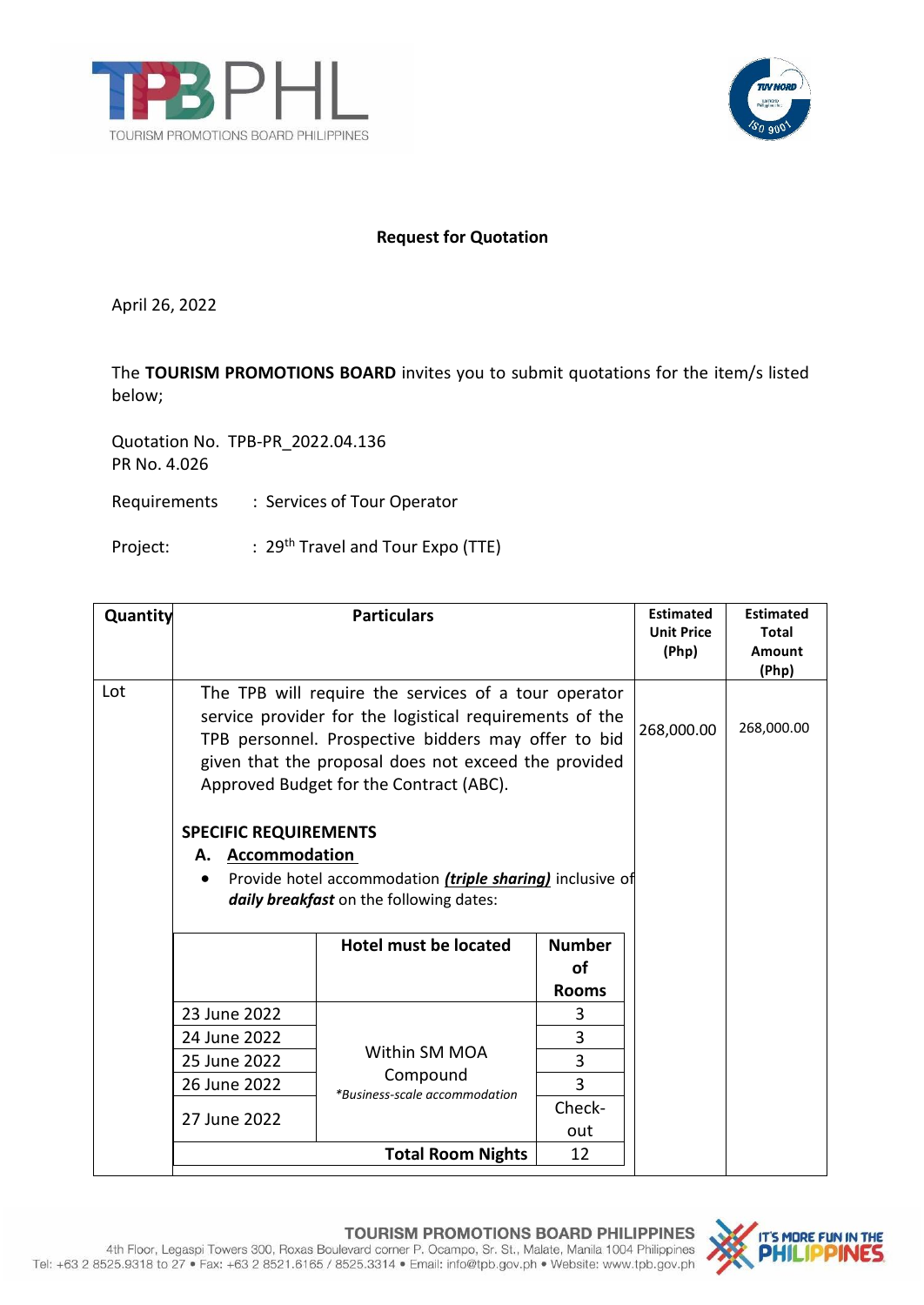## Dates are subject to change

- Accommodation establishment must have been issued with a DOT Certificate of Authority to Operate prior to its operation
- Total cost of accommodation should be based on actual room expenses
- Secured sponsorships or discounted rates should be deducted from the total expense
- Provision of care kit during the inclusive stay dates, and adhere to the health and safety guidelines issued by the Department of Trade and Industry (DTI), Department of Health (DOH), and as well as the guidelines set by the respective LGU of which it operates in.

| Date         | Route                 | <b>Number</b><br>of Units |
|--------------|-----------------------|---------------------------|
| 23 June 2022 |                       |                           |
| 24 June 2022 | With Metro Manila and |                           |
| 25 June 2022 | *environs             |                           |
| 26 June 2022 |                       |                           |
| 27 June 2022 |                       |                           |

## **B. Land Transportation**

*\*Environs (Cavite, Rizal, Bulacan, Laguna)*

- Dates are subject to change
- Van unit year model must be at least 2016 or not more than 5 years old; all maintenance cost, gasoline, lubricant, other consumable cost and other related expenses will be covered by the tour operator, including payment of toll fees and parking fees. Should the van develop any mechanical fault in transit, the tour operator must find a replacement within one-hour. Minimum engine displacement at least 2.5 to 3.5L
- Maximum use of 18 hours per day inclusive of overtime and driver's fee and overtime
- Includes third-party liability insurance
- Cover all expenses to include driver's fee as well as his food, RT-PCR (Covid 19) tests/border antigen tests, accommodation, and other miscellaneous fees
- Comply with IATF protocols/ guidelines on safety, capacity and coverage; daily disinfection of vehicle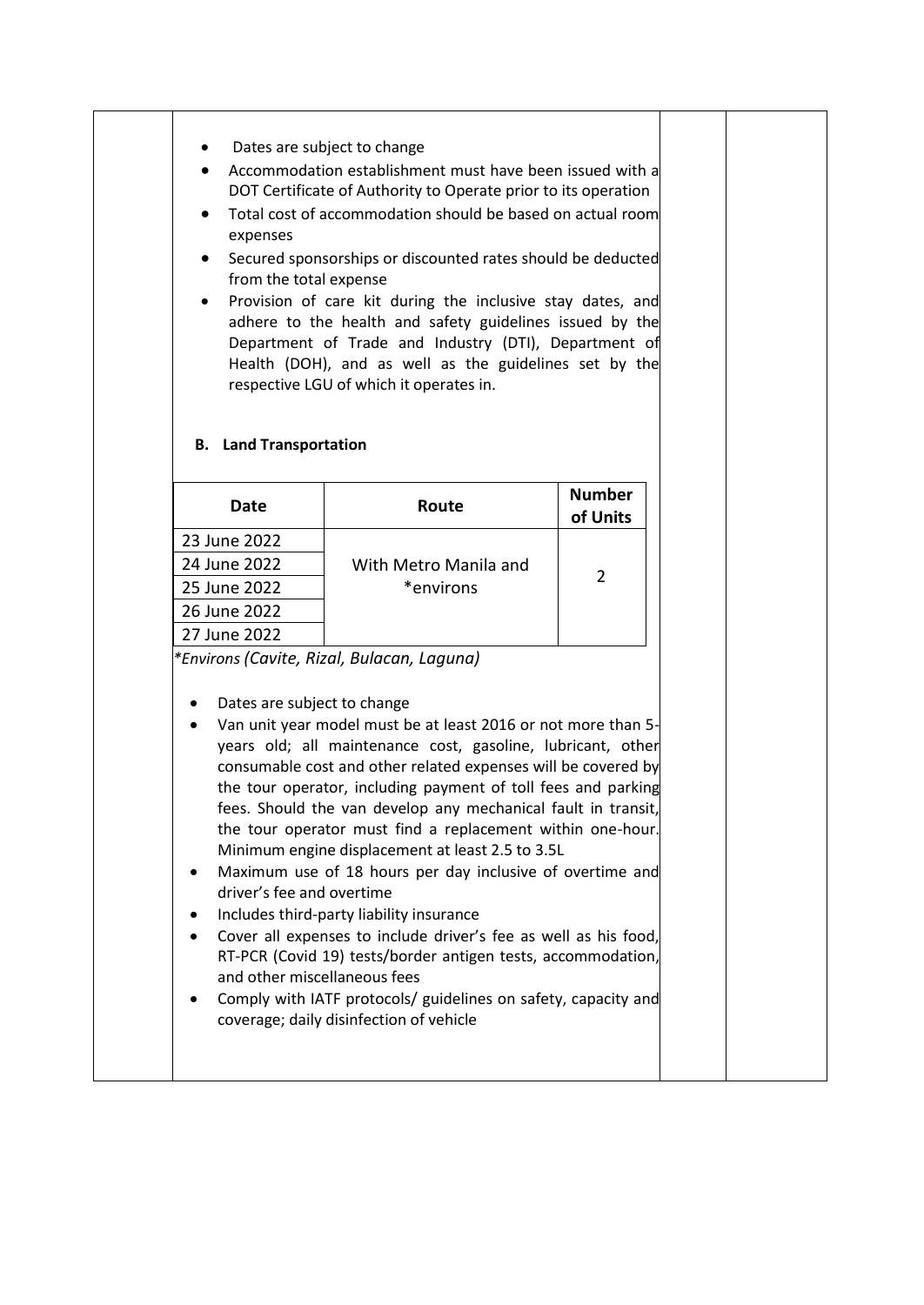| $\bullet$ | With daily provision of wet tissues, alcohol, mineral water, mint                                                            |  |
|-----------|------------------------------------------------------------------------------------------------------------------------------|--|
| $\bullet$ | First Aid kit and umbrella on board                                                                                          |  |
| $\bullet$ | Equipped with GPS or Waze                                                                                                    |  |
| $\bullet$ | Driver should have strong navigation skills, uniformed,                                                                      |  |
|           | presentable and well-trained                                                                                                 |  |
|           | Itinerary to be sent (subject to change without prior notice)                                                                |  |
|           |                                                                                                                              |  |
|           | <b>C.</b> Catering Services                                                                                                  |  |
|           | Provide Catering Services for 40 persons (lunch, AM snacks                                                                   |  |
|           | & PM snacks) during the opening of the event (24 June                                                                        |  |
|           | 2022)                                                                                                                        |  |
| ٠         | For lunch: to include one (1) vegetable dish, two (2) meat                                                                   |  |
|           | dishes (chicken/pork, beef), soup, rice, dessert and                                                                         |  |
|           | beverage (soft drinks/juice)                                                                                                 |  |
| ٠         | For snacks: to include at least three (3) types of canapés,                                                                  |  |
|           | one (1) savory snack with beverage (soft drinks/juice) each                                                                  |  |
|           | for AM and PM snacks                                                                                                         |  |
| $\bullet$ | Free flowing coffee, tea, and water (hot and cold)                                                                           |  |
|           | throughout the opening day                                                                                                   |  |
| $\bullet$ | Complete dining set-up                                                                                                       |  |
| $\bullet$ | Buffet table with linen and centerpiece                                                                                      |  |
| $\bullet$ | Chairs with cover                                                                                                            |  |
| $\bullet$ | Uniformed staff                                                                                                              |  |
| $\bullet$ | Should be SMX accredited caterer                                                                                             |  |
|           |                                                                                                                              |  |
| $\bullet$ | Meals to be selected and approved by the TPB                                                                                 |  |
|           | Note: The event/ activity date is subject to change due to the                                                               |  |
|           | uncertain situations and community restrictions brought about                                                                |  |
|           | by the Covid-19 pandemic.                                                                                                    |  |
|           |                                                                                                                              |  |
|           | ADDITIONAL TECHNICAL ELIGIBILITY REQUIREMENTS                                                                                |  |
| ٠         | Must be legally registered tour operator or travel agency under                                                              |  |
|           | Philippine laws for 5 years. Required to submit proof of                                                                     |  |
|           | registration either from SEC, DTI or CDA;                                                                                    |  |
| ٠         | Must have previously completed a minimum of 3 projects for the                                                               |  |
|           | past 3 years' in providing/ servicing tour operations for National                                                           |  |
|           | Government Agencies (NGAs), Local Government Units (LGUs)                                                                    |  |
|           | and/or Private Agencies, Institutions or Organizations. Required<br>to submit a list of completed projects from 2018 - 2021; |  |
| ٠         | Must be a TPB member. Required to submit valid TPB                                                                           |  |
|           | Membership Certificate                                                                                                       |  |
|           |                                                                                                                              |  |
|           |                                                                                                                              |  |
|           |                                                                                                                              |  |